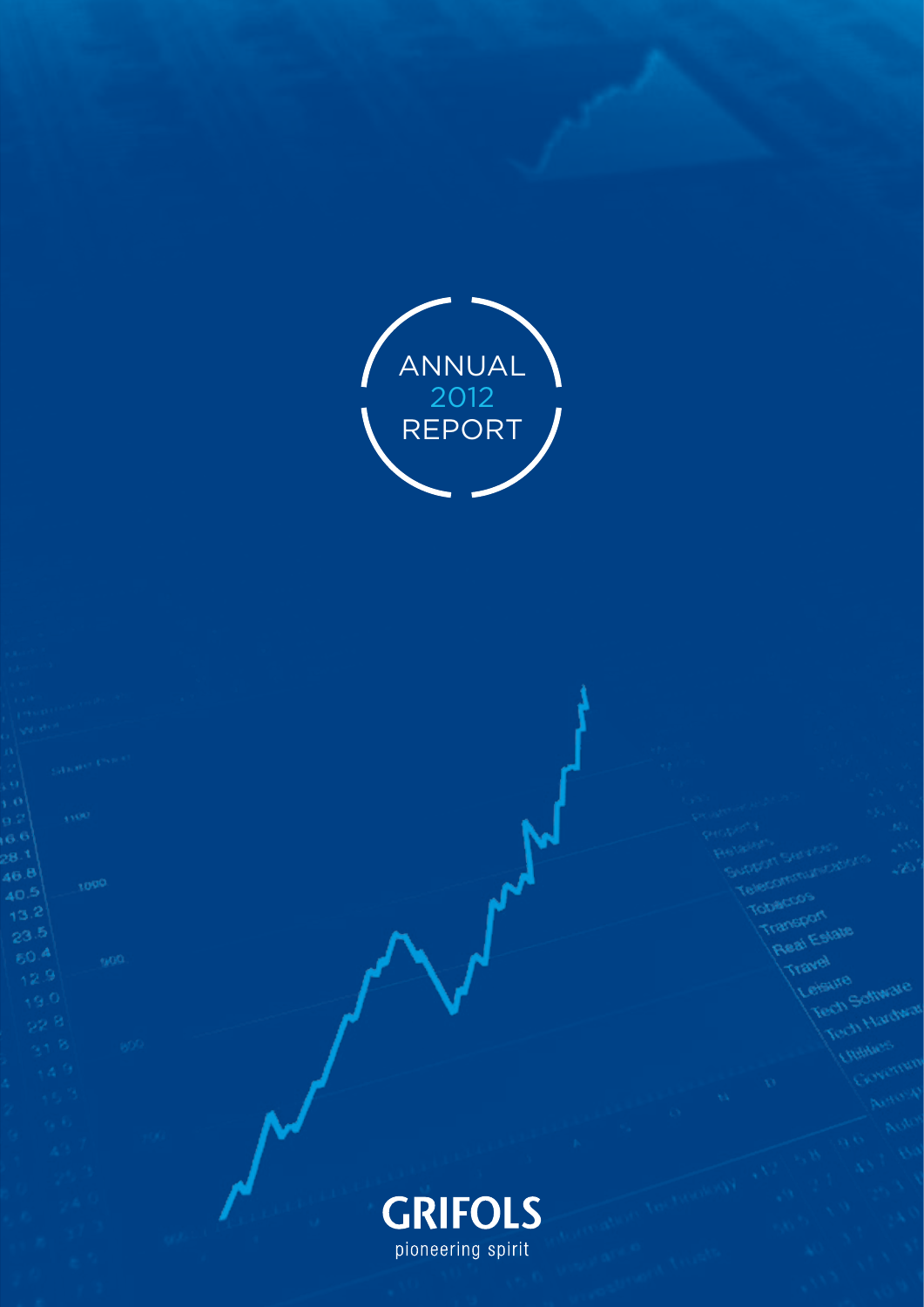

### **Dear shareholders,**

Grifols ushered in a new era in 2012, one that has seen the company become the world's third-largest producer of plasma-derived medicines following the acquisition and integration of Talecris in 2011.

This new dimension has contributed even more to the ongoing internationalization of Grifols, making it a truly global company, one which generates almost 92% of its income outside of Spain. Our increased international presence also means that a greater number of patients than ever before will have access to treatment with safe, effective plasma proteins.

This commitment to internationalization has been the key to the company's historic development, and particularly to the 2012 results, as can be seen from the excellent consolidated results of the group. A group that now employs over 11,000 people, each of whom in their own way contributes to maintaining the pioneering spirit that has guided our company since its creation back in 1940 all the way through to the present day.

**Víctor Grífols** President and CEO of Grifols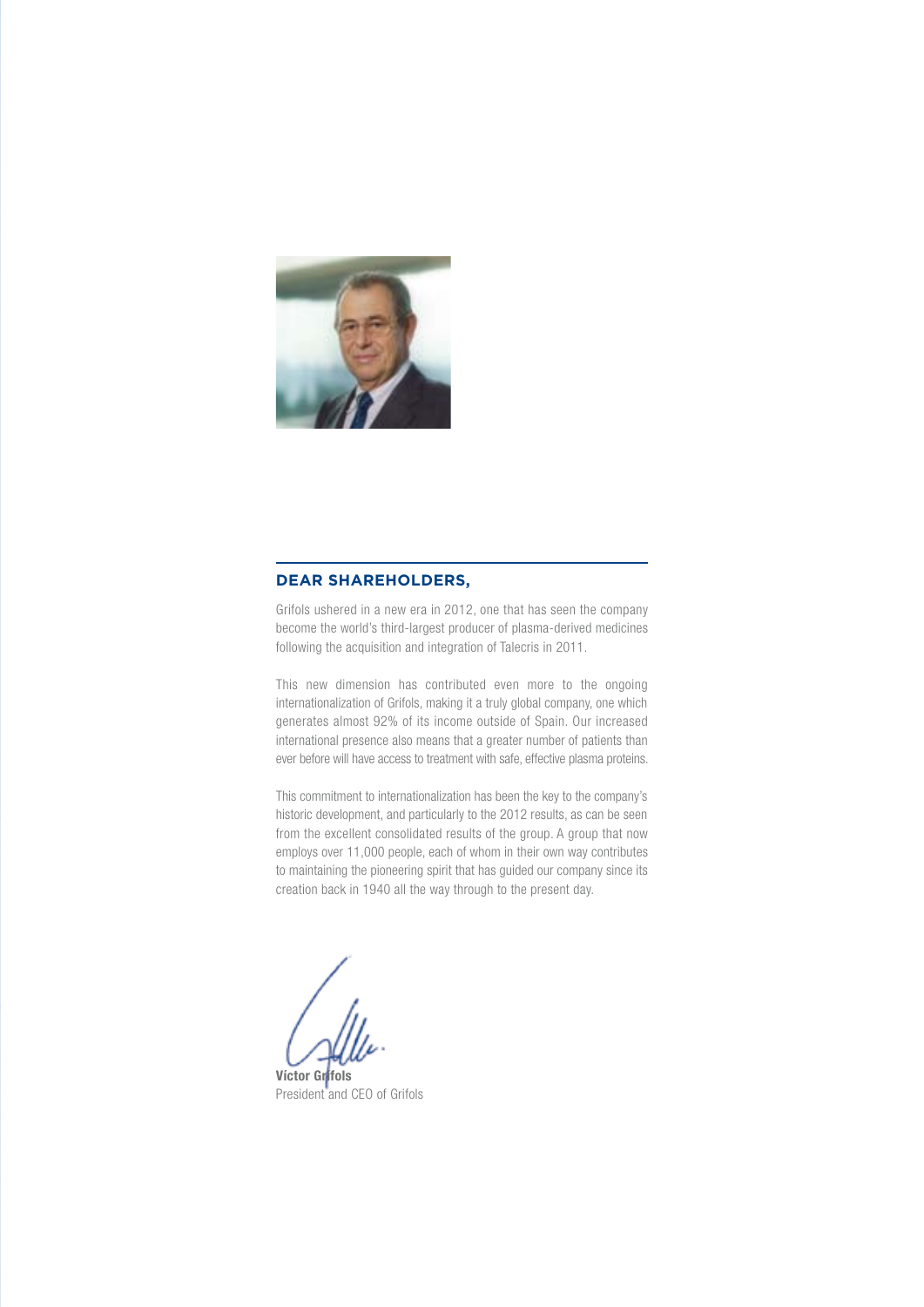### **class a: 26.36 euros (+100% share price appreciation) class B: 19.10 euros (+127% share price appreciation)**

**Share price performance**

## **156.1 million euros to expand and improve manufacturing facilities**

**Capital Investment Plan (CAPEX)**

### **124.4 million euros in 2012 5% of sales**

**Investment in R&D**

### **Sales in over 100 countries Direct subsidiaries in 24 countries**

**Global presence**

### **1,658.5 million euros sales +74.8% growth**

**Significant presence in North America**

## **Bioscience +51.8% Diagnostic +14.5% Hospital +0.5%**

**Growth across all divisions**

### **2,620.9 million euros +46% growth**

**sales revenue**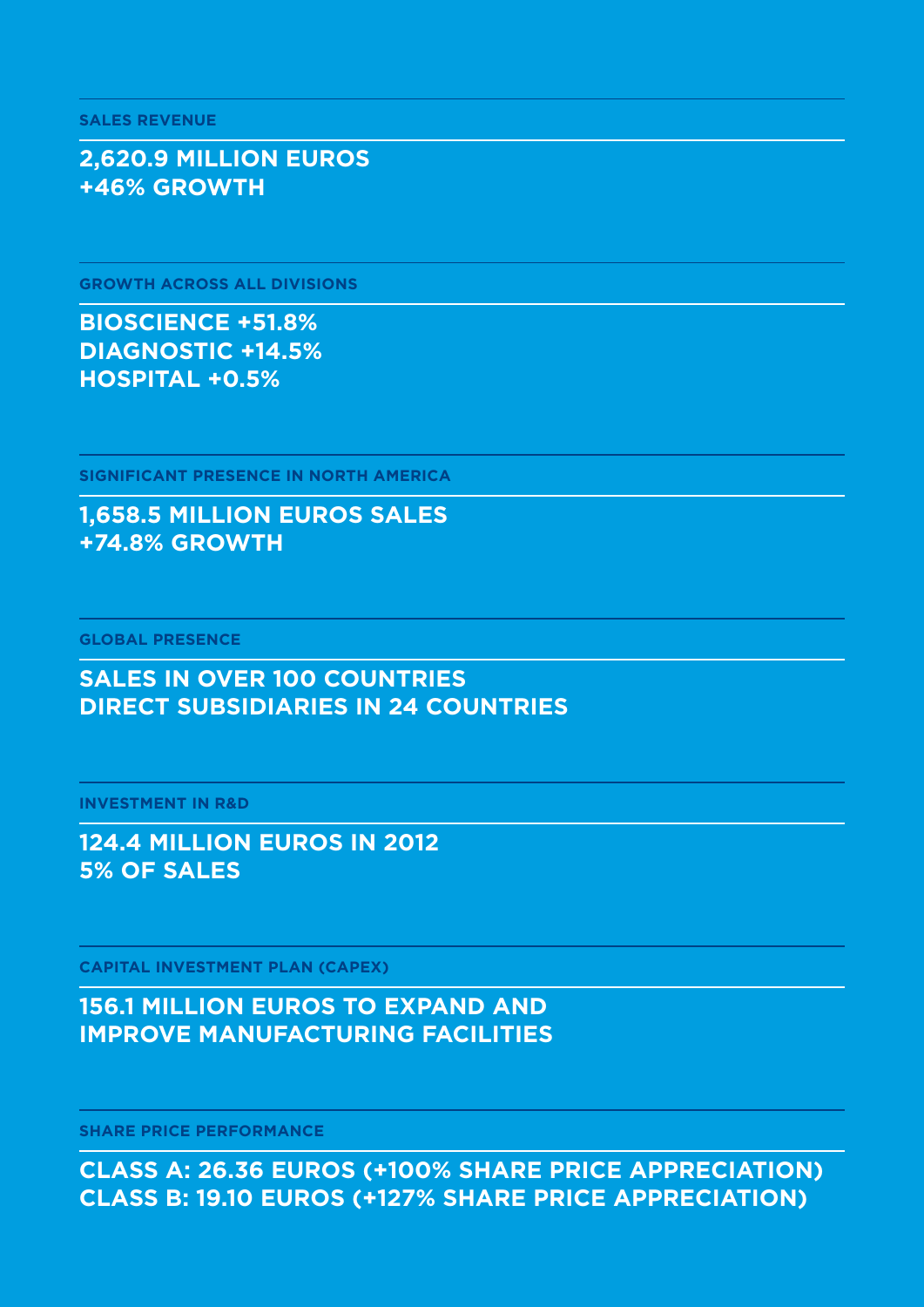## **2012 Financial analysis**

NET PROFIT<sup>1</sup> GROWS OVE 5 times to 256.7 million euros

Adjusted2 EBITDA of 836.1 million euros. AN INCREASE OF 76.8%<sup>2</sup>, REPRESENTING a margin of 31.9% of sales

#### SALES GROWTH BY 46.0%<sup>1</sup> to exceed 2,620 million euros

#### Improved funding conditions and reduction of corporate debt

#### Net financial debt to adjusted2 EBITDA RATIO OF 2.87 TIMES

Increased sales volumes of the main plasma proteins have been the key driver of the Bioscience division, a business area that generates 88.7% of Grifols' sales revenue

BLOOD GROUP TYPING CARDS HAVE DRIVEN the sales of the Diagnostic division

The Hospital division continues to expand its international presence through a series of distribution and third-party manufacturing agreements

During 2012 Grifols has consolidated its purchase of Talecris, becoming the world's third largest producer of plasma-derived medicines.

The increase in sales volumes has contributed to positive performance across all three divisions. The company's commercial strategy has focused on regions less affected by austerity measures, with shorter payment terms and higher margins.

Significant synergies have been generated by optimizing plasma and manufacturing costs, resulting in improvements in the price per liter of plasma and gross margin. The company has worked intensively towards making its manufacturing processes more flexible, obtaining a number of FDA and EMA licenses for using intermediate products in our several manufacturing facilities. This has contributed to the ongoing improvement in margins and profits. In particular, EBITDA has risen by 950 base points to 31.6% of sales, while net profit reached 256.7 million euros, a figure that represents 9.8% of income.

The improved funding conditions contributed to the results, and this impact will continue during 2013. To December 2012, Grifols' net financial debt decreased by 255.6 million euros to 2,396.1 million euros, in line with the company's plans to return to the debt levels prior to the acquisition of Talecris once all the synergies resulting from the merger have been realized.

The ongoing reduction in debt levels, strong results, and improved cash flow generation have all helped strengthen the balance sheet. These variables have also contributed to the Company's credit ratings upgrade issued by Standard & Poor's and Moody's in 2012.

The company has continued to grow organically and through its acquisitions strategy, by taking a share in biotechnology companies with future potential. The income of the Bioscience division, which specializes in plasma-derived products for therapeutic use, totaled 2,325.1 million euros. This 51.8% increase was achieved thanks to results in the United States, the release of new products and additional therapeutic applications for existing plasma proteins. The growth of the Diagnostic division was driven by sales of blood group typing cards, as it prepares to optimize gel technology. Key developments for the Hospital division include commercial and distribution agreements to boost its international presence, as well as an increase in the manufacture of drugs for third-parties.

### **2012 Sales by Division**



### **2008 – 2012 Sales Performance**

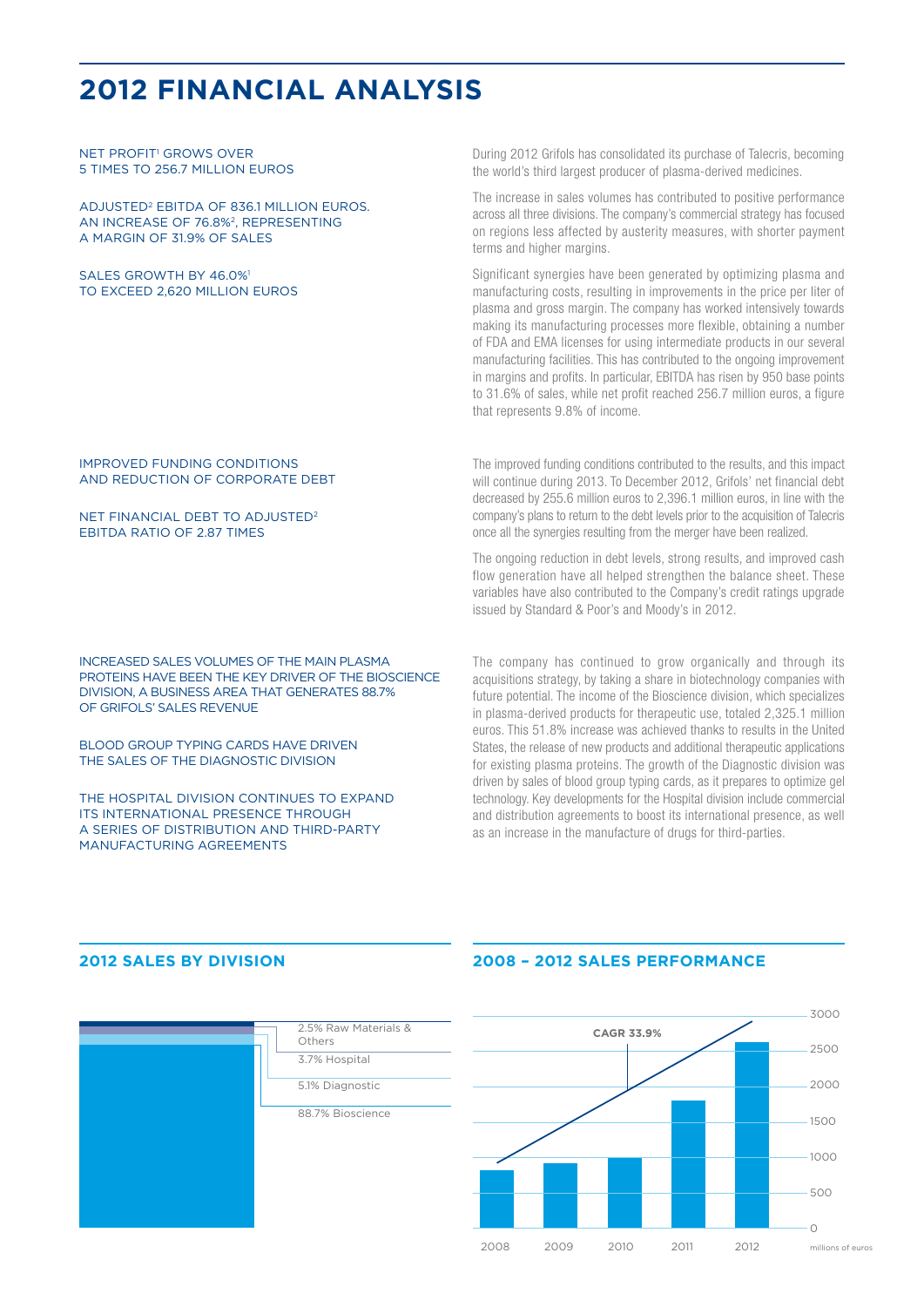# **PROFIT AND LOSS ACCOUNT1**

| <b>IN THOUSAND OF EUROS</b>                                                                                                            | 2012                                            | 2011                                           | % VAR.                                |
|----------------------------------------------------------------------------------------------------------------------------------------|-------------------------------------------------|------------------------------------------------|---------------------------------------|
| <b>TOTAL NET INCOME</b><br>COST OF SALES<br><b>GROSS MARGIN</b>                                                                        | 2,620,944<br>(1.291.345)<br>1,329,599           | 1,795,613<br>(968,133)<br>827,480              | 46.0%<br>33.4%<br>60.7%               |
| % OF SALES                                                                                                                             | 50.7%                                           | 46.1%                                          |                                       |
| RESEARCH AND DEVELOPMENT<br><b>GENERAL EXPENSES AND ADMIN.</b><br>OPERATING COSTS<br><b>OPERATING PROFIT</b>                           | (124, 443)<br>(545.072)<br>(669,515)<br>660,084 | (89,360)<br>(459,259)<br>(548, 619)<br>278,861 | 39.3%<br>18.7%<br>22.0%<br>136.7%     |
| % OF SALES                                                                                                                             | 25.2%                                           | 15.5%                                          |                                       |
| <b>FINANCIAL RESULT</b><br>INVESTMENT INCOME, EQUITY METHOD<br><b>PRE-TAX PROFIT</b>                                                   | (270.729)<br>(1,407)<br>387,948                 | (197.774)<br>(1,064)<br>80,023                 | 36.9%<br>32.2%<br>384.8%              |
| % OF SALES                                                                                                                             | 14.8%                                           | 4.5%                                           |                                       |
| <b>CORPORATE TAX</b><br>ANNUAL NET PROFIT<br>NET PROFIT ATTRIBUTABLE TO NON-CONTROLLING<br><b>INTERESTS</b><br><b>GROUP NET PROFIT</b> | (132.571)<br>255.377<br>1.309<br>256,686        | (29,795)<br>50.228<br>79<br>50,307             | 344.9%<br>408.4%<br>1557.0%<br>410.2% |
| % OF SALES                                                                                                                             | 9.8%                                            | 2.8%                                           |                                       |
| <b>EBITDA</b>                                                                                                                          | 789,209                                         | 369,501                                        | 113.6%                                |
| % OF SALES                                                                                                                             | 30.1%                                           | 20.6%                                          |                                       |
| <b>ADJUSTED EBITDA<sup>2</sup></b>                                                                                                     | 836,117                                         | 472,810                                        | 76.8%                                 |
| % OF SALES                                                                                                                             | 31.9%                                           | 26.3%                                          |                                       |

## **A global company with a major international footprint**

Sales in over 100 countries; direct presence in 24 countries through commercial subsidiaries

#### The ongoing geographic diversification of Grifols' activity means 92% of its sales are generated in international markets

During 2012, Grifols continued to pursue a strategy of internationalization, growing sales in regions with a more promising economic outlook.

In the United States and Canada sales grew by 74.8% to 1,658.5 million euros, representing over 63.3% of the group's total sales revenue.

Europe accounted for 21.3% of sales revenue, increasing 6.2% to 559.3 million euros.

ROW generated 14.2% of income, with growth of 28.3% to 371.6 million euros.

### **2012 Sales by Region**

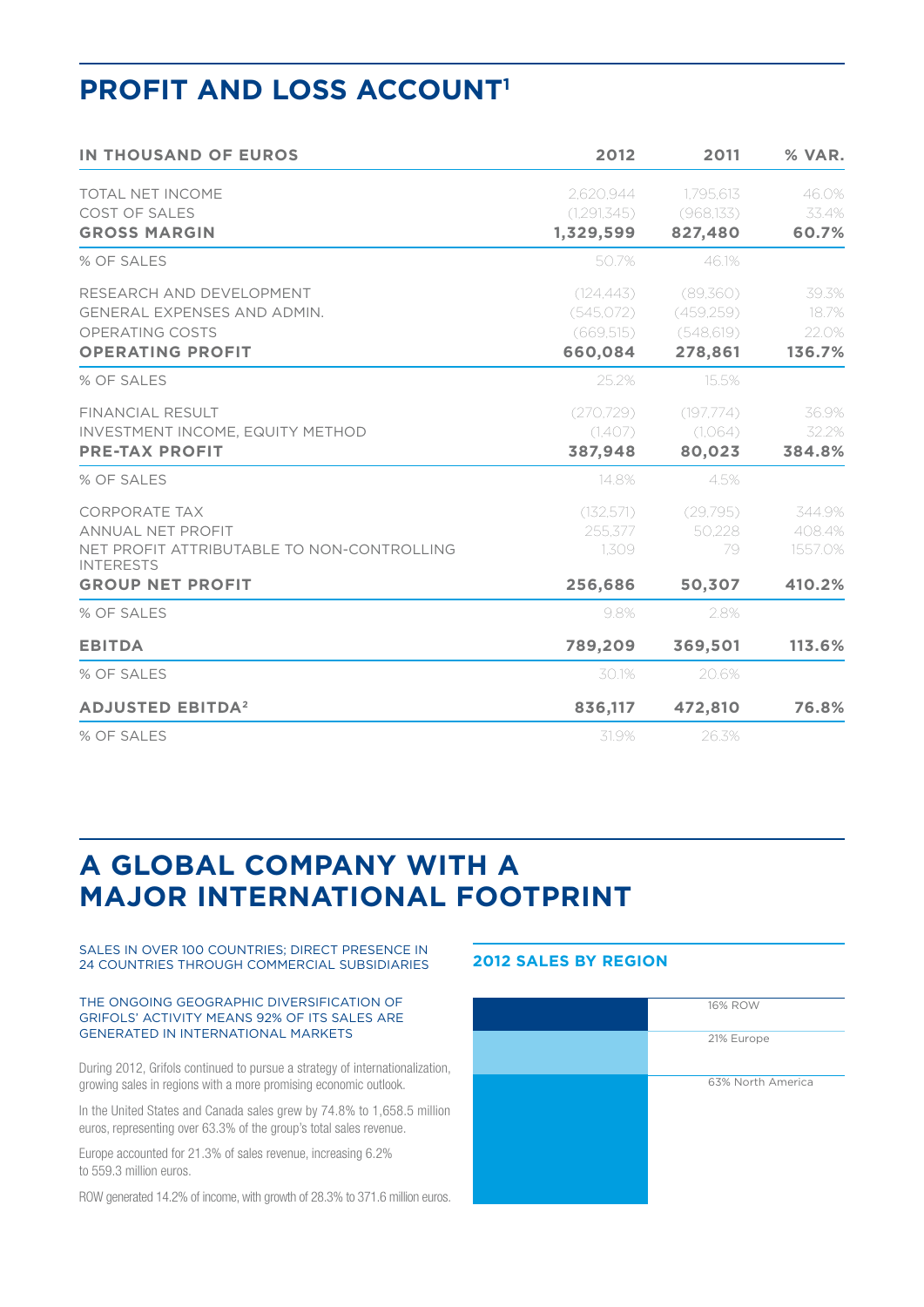# **Committed to investment**

CAPEX: 156.1 million euros allocated to expanding and improving manufacturing facilities in Spain and the USA

Over 400 million euros planned capital expenditure during 2012–2015 In 2012, Grifols implemented most of its investment plan, allocating 156.1 million euros to capital expenditure (CAPEX). Key achievements during 2012 include completion of the new Barcelona fractionation plant and the ongoing expansion of the North Carolina plant. These projects will increase Grifols' installed plasma fractionation capacity from the current figure of 8.5 million liters of plasma per year to 12.5 million liters in 2016.

Another major achievement has been completion of phase III of the expansion of the plant at Las Torres de Cotillas (Murcia, Spain), dedicated to the manufacture of intravenous solutions in flexible containers, and bags for the extraction and conservation of blood components.

### R&D: 124.4 million euros invested in 2012

Over 500 employees dedicated to research

Grifols allocates around 5% of its sales to R&D. The company is strongly committed to the research and development of alternative therapies that promote scientific and social progress. Grifols currently has 12 clinical trials under way for new products and new indications in research areas such as Alzheimer's, the use of albumin in hepatology and of anti-thrombin in heart surgery, and the development of a new biological fibrin glue for the biosurgery field.

Grifols' commitment to R&D is also expressed through its investment in companies working in fields outside the plasma products sector, such as advanced therapies. During 2012 the company acquired 51% of the capital of Araclon Biotech and 40% of VCN Biosciences.



### **INTEGRATED** Alzheimer's **RESEARCH**

Grifols has an integrated Alzheimer's research strategy that includes treatment with plasma derivatives, early diagnosis and prevention, and protection in the form of vaccination.

In the therapeutic field, 2012 saw the launch by Grifols of the AMBAR study *(Alzheimer Management by Albumin Replacement).* This is a two-year, multi-center clinical trial, and will include around 400 patients at the mild to moderate stage of the disease. This trial involves combined treatment with apheresis: extraction of a limited amount of plasma from the patient and replacement with albumin in different doses.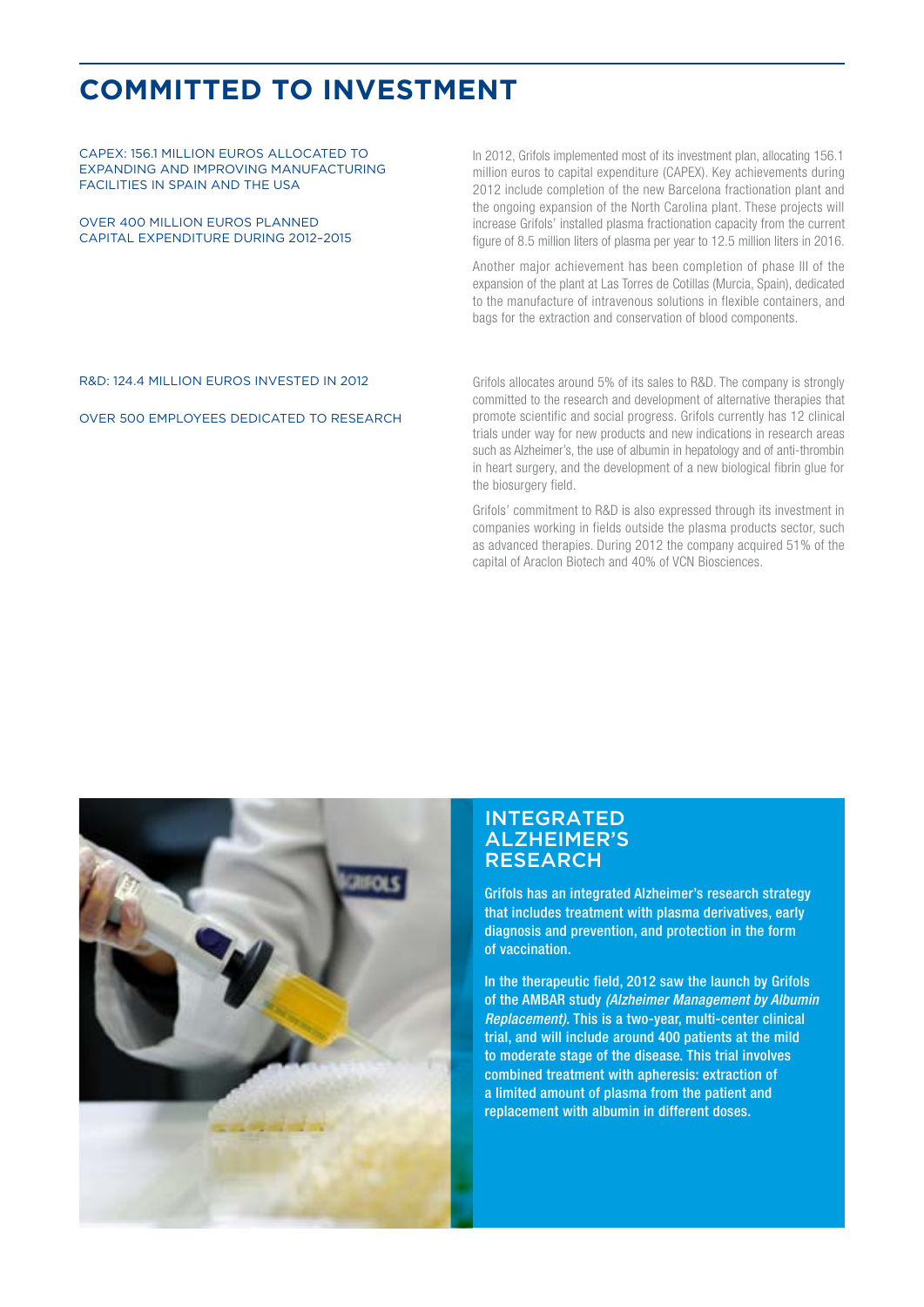## **The environment**

Grifols' manufacturing management committed to environmental sustainability

Energy efficiency and reducing emissions are the main pillars of the company's environmental policy

In the environmental area, the results obtained in 2012 confirm the effectiveness of the measures adopted with regard to energy efficiency and the reduction of emissions, identified as the main priorities in the Corporate Plan for strategic actions on energy 2010–2012.

The key objectives at all Grifols' manufacturing facilities focus on recovering compounds, as in the case of ethanol, increasing the recycling of waste (both general and plastic) through more efficient separation, and reducing atmospheric emissions.

Grifols also runs a number of awareness-raising programs, including the *Go Green Campaign,* which aims to promoting recycling at the 150 plasma donor centers in the United States.

## **Human Resources**

Over 11,000 employees across the world

Two training academies in the U.S. and Spain

The two key commitments of Human Resources have been to safeguard jobs and to promote employees' professional development in order to support Grifols' growth.

The yearly average number of employees was 11,108 members of staff, remaining at levels broadly similar to the previous year.

During 2012 an extensive program of activities was offered by the group's two academies: the Grifols Academy of Plasmapheresis in the United States; and the Grifols Academy in Spain, which in its first full year of operation organized 254 courses, delivered over 40,000 hours of training, and supported over 2,000 participants.

### **2012 Geographical Distribution of Employees**



**1** Reported figures: does not include sales<br>
by Talecris from January to May 2011, as the<br>
purchase of Talecris took place in June 2011. Includes 7 months of consolidation in 2011, for comparative purposes

**2** Excludes costs associated with the purchase of Talecris and other non-recurring costs.